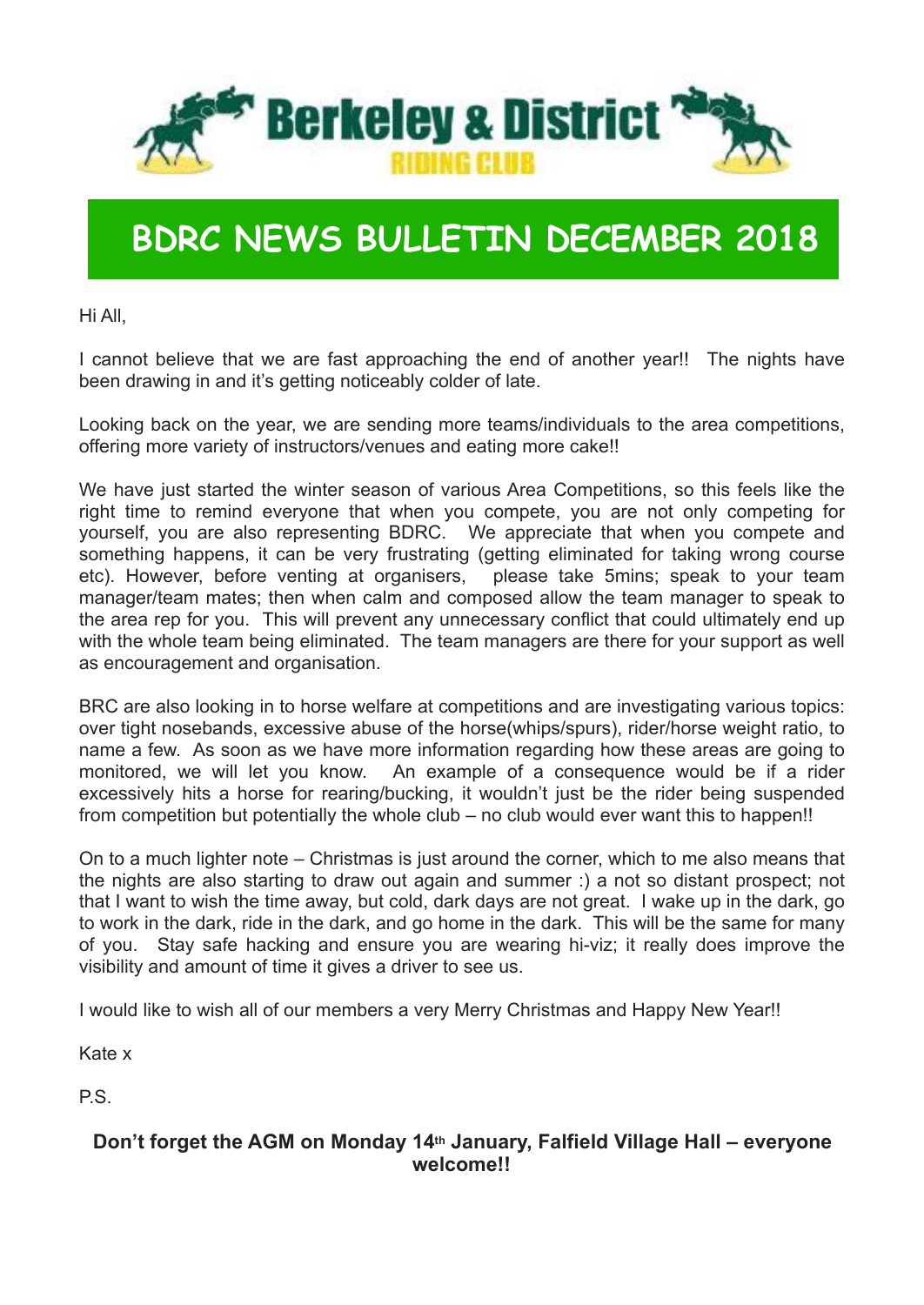## **BDRC DAY CAMP - 22ND SEPTEMBER 2018**

Well what can I say; my first BDRC Day Camp and a cracking one at that. I think I can safely say that all of us had a fabulous time, despite getting soaked through to our pants from the relentless rain that tried its hardest to ruin the day! For me personally, it was great to be back in the saddle doing what I love after such a long break. I was originally meant to be photographing camp (apologies) but a space came up and I thought I would take the opportunity to spend the day riding and getting some tuition onboard instead.

XC was first for our group. I always have nerves before any event, competition or not, and didn't imagine myself jumping half the obstacles that I ended up doing! Rachel Sheldon was fab, giving us all the encouragement we needed and sometimes the kick up the backside I definitely needed. My confidence grew out on the course and I found myself opting to jump some of the bigger fences and some skinnies too.

My favourites were the trakehner and the jump in the middle of the water, which jumped surprisingly well. Talking of water..... I very nearly fell off in the stinky stuff! Rachel asked if any of us wanted to jump in off the big step. I wasn't going to do it until my group mates encouraged me. I had visions of falling into this awful smelly water and stinking all day! But I thought....'well I'm already soaked from the rain'. So off we went. Archie took a 10ft leap off the step, I had lent back (a little too far) and given him a bit too much rein which resulted in me being catapulted onto his side, hanging on for dear life saying 'no no no'! I tried my hardest to climb back in the saddle! I was determined not to be dunked in the fowl water which was only a foot away from my face!! After a quick spin by Archie, gravity pushed me back into the saddle....phew! This created much entertainment for everyone else, who were all shouting 'sit up sit up' (while laughing) - I was trying my hardest to sit up!! I did find it hilarious after!

A lovely lunch next. We all sat together eating, drinking and chatting about our first sessions. I ate a bit too much so come SJ I felt a bit sick, but it went very well. SJ is by far our favourite discipline; its always been my thing for as long as I can remember.

Later in the afternoon we had a flat work session to finish the day. Apart from suffering cramp and shooting pains in my back, making me have to stop every now and then (and realising I probably need to book the physio!), I was extremely pleased with this session. Our canter work needs a lot more work but our trot work, at times, felt amazing. This has prompted me to have a go at some Dressage (those who know me will know my hatred of it). Will I learn to love it......possibly but I doubt it!

The day ended for me with a soggy drive home, tack all cleaned and finally a nice hot bath with a bottle of wine and a big smile :) I am really looking forward to doing it again in the future, and i recommend everyone, regardless of experience, to do it too. Its great fun and no better way to learn and socialise at the same time :)

I would like to say a few big thanks, firstly to Jill McFarland for organising a great camp, to my group buddies Sophie Woolf, Sally Thorne, Linda Eadie and Hazel Jones for the encouragement and laughter and most of all to Rachel Sheldon, for standing out in the pouring rain to give us all the tuition.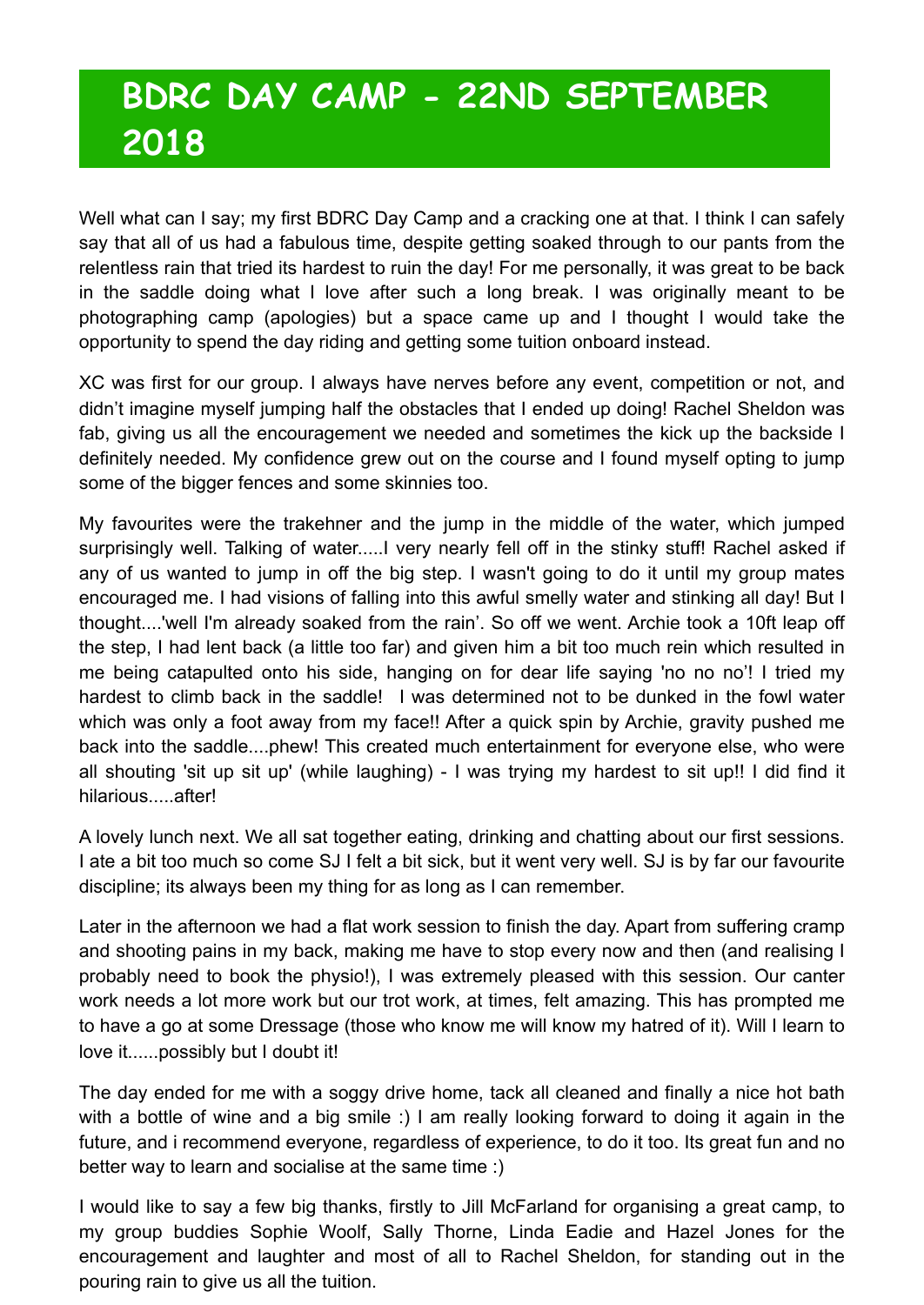

Charlotte Brain and Archie at Camp



### DRESSDOWN DRESSAGE - BURROWS COURT OCTOBER 2018

Well another Dressdown Dressage went down a storm! A great turn out with a fantastic atmosphere. These competitions continue to provide an opportunity for everyone to compete in a relaxed and supportive environment. Remember these are open to BDRC members and non members so please encourage your friends to come. Big thanks to Lucy Baggs for organising them. We hope to see a record number of entries at the next Christmas Dressdown Dressage on 15 December 2018 at Leyland Court. Tinsel and baubles are optional. Entries via Equo.

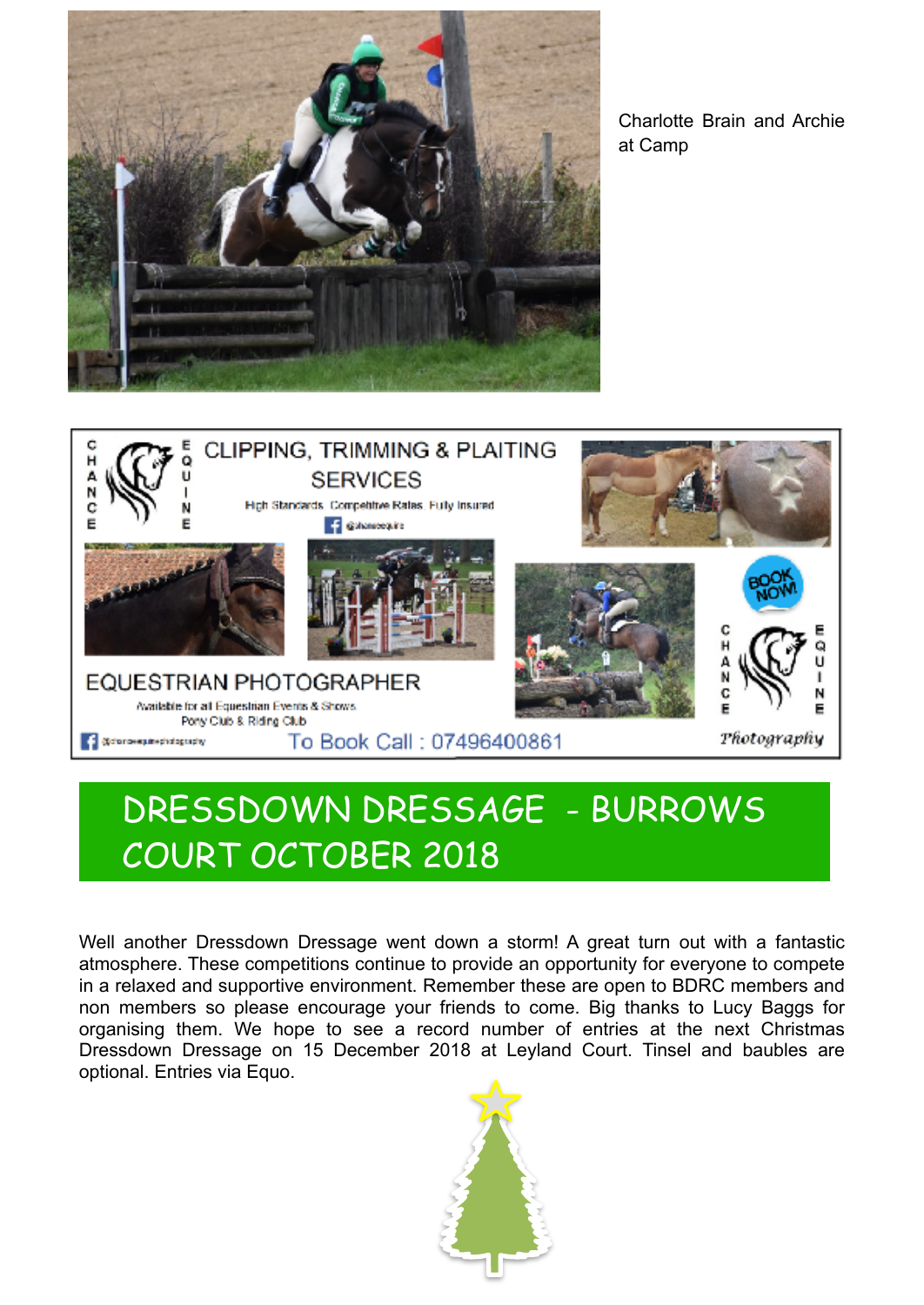## **AREA DRESSAGE - SUMMERHOUSE NOVEMBER 2018**

A big thank you goes out to: David Merritt, Vickie MacDonald, Tracey Merritt, Emma Smith, Sally Thorne, Shanice Walton, Susan Meredith, Laura Nelmes and Andrew Winterton; who braved a very cold Sunday at Summerhouse to represent BDRC at the Area Dressage. Special credits to Sue and David who had one of the earliest tests at 8:46am!

Some of the placings included - [Shanice Walton](https://www.facebook.com/shanice.walton.98?fref=gs&__tn__=%2CdK-R-R&eid=ARAMCKGVWa1VFJWo-IzAtXZ4AS9TWlf4VAmZoh9D2Y_-wBwTqrzUu3XEnsPo34gm3KH-bBZcbmQGuh4m&dti=435471163189378&hc_location=group) with a fantastic 2nd place; [Tracy Merritt](https://www.facebook.com/tracy.allison.5832?fref=gs&__tn__=%2CdK-R-R&eid=ARDlYaNk9RdsSmgikCwzX4Whj8A0zrz08efxpAM6TA3kHQo72On0Q608KA-IYooCx8lWaDi-grVnaU4b&dti=435471163189378&hc_location=group) a 9th and [Sally Thorne](https://www.facebook.com/sally.thorne.56?fref=gs&__tn__=%2CdK-R-R&eid=ARCtLKjwRXmVwkr4y1rnJjlkQ1yghWuwV3BJ0sEk6zfYf9idVXQxh1X03TkA0IIU6K3oEFgM22XGSgwb&dti=435471163189378&hc_location=group) a 12th. It looks like Shanice may be off to the Champs too!! It wasn't the day for teams, but everyone tried their best which is all you can do. It was great to see some new faces. Thank you also to Kate Lingwood-White for braving the weather and coming to support everyone. These competitions are open to you all and we welcome the opportunity to enter those who show willing and want to give it a go. The next area dressage competition will be the Senior Intermediate Dressage on 24 February 2019 at Leyland Court. Details will be posted when the schedule comes out in the new year. Justine Jackman





Just few shots of those who braved the cold and for some, early start, to represent BDRCat the Area Dressage. (Sue Meredith, Tracy and

David Merritt, Emma Smith)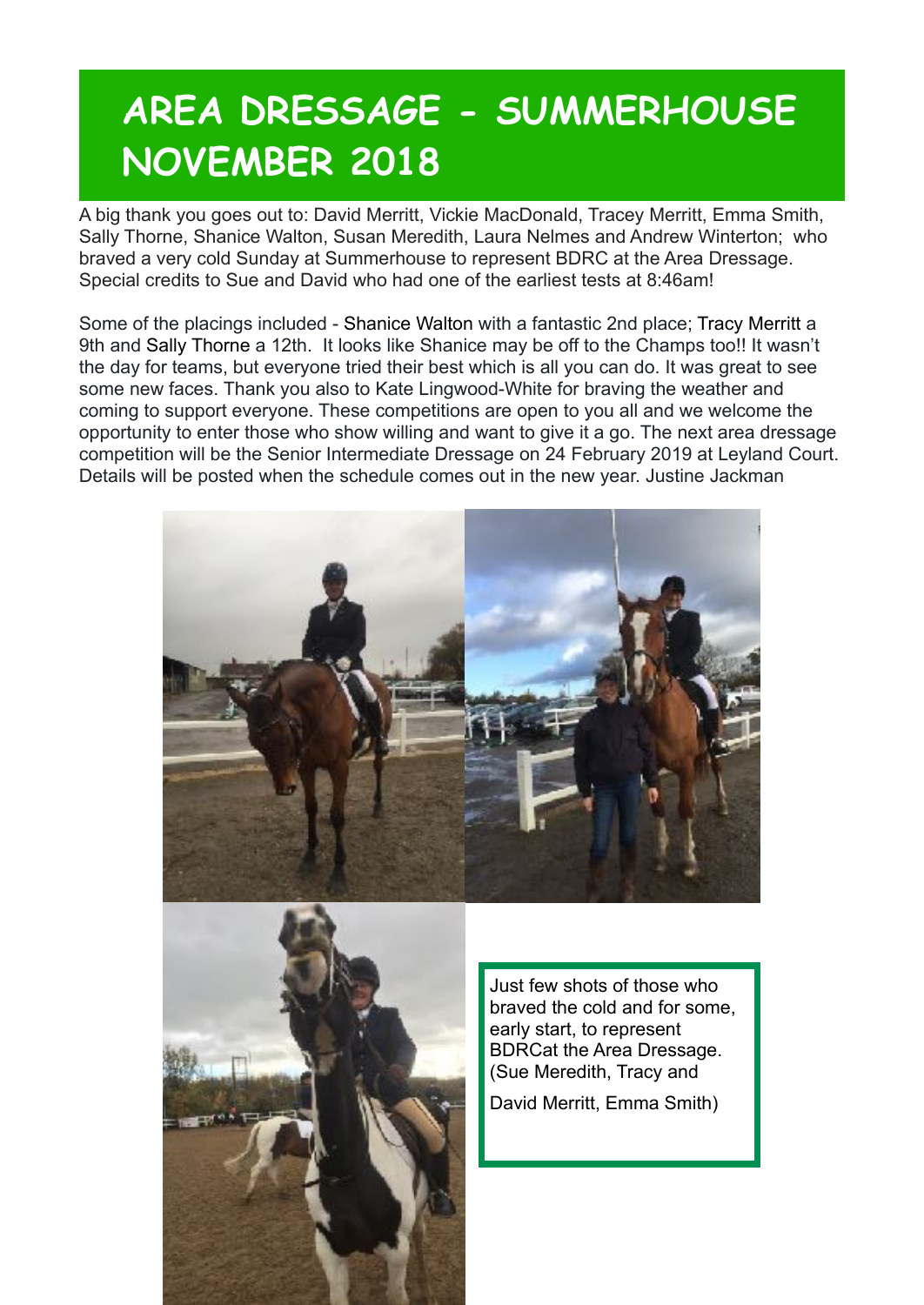## **ARENA EVENTING - WEST WILTS NOVEMBER 2018**

This was a great outing for the Berkeley and District Riding Club 100 Arena Eventing team. Our team of Andrew Winterton, Claire A Moreton, Toni Elleyn Young and Joanna Dyer won and qualified for the championships. Claire and Tiddles were 2nd individually, Jo and Rosie were 4th individually.

Jill McFarland also competed individually in the 80, but on this occasion was outside the rosettes. Our 90 team, Andrew Winterton, Ashley George and Shanice Walton had a few hick ups this time but showed lots of potential for the future. Well done to everybody who competed yesterday and all their helpers and supporters and thank you to everyone who came to support the teams.

Yet again very proud team manager, looking forward to another trip to the championships !



Sarah George

Toni on her flying ginger pony!

## **CEDRIC - THE NEW BOY ON THE BLOCK**

I have owned Ben for 12 years and last year he sustained a hind suspensory injury. Although this had healed, I knew it was time to start my search for my new horse, in the hope I could still be riding Ben whilst bringing on my new one. Unfortunately this was not to be as I was unable to keep Ben sound in front over the summer, so made the decision was made to retire him.

The search for my new horse stepped up a gear. Before finding my new horse Cedric, I had one failed vetting already and travelled the length and breadth of the UK! I saw a range of horses, some better than others, but nothing really ticked all of those boxes for me. Then I met Cedric - he was with the breeder in Cardiff. She was hoping he may have grown but unfortunately for her he didn't - he stands at 15.2/3hh which is perfect for me- box ticked! He however had only recently been backed so was the least established horse I had tried. He had only been sat on a handful of times (only 7 times!)when I viewed him but the owner/ breeder was happy to allow me to have a sit on. He didn't put a hoof wrong! So driving home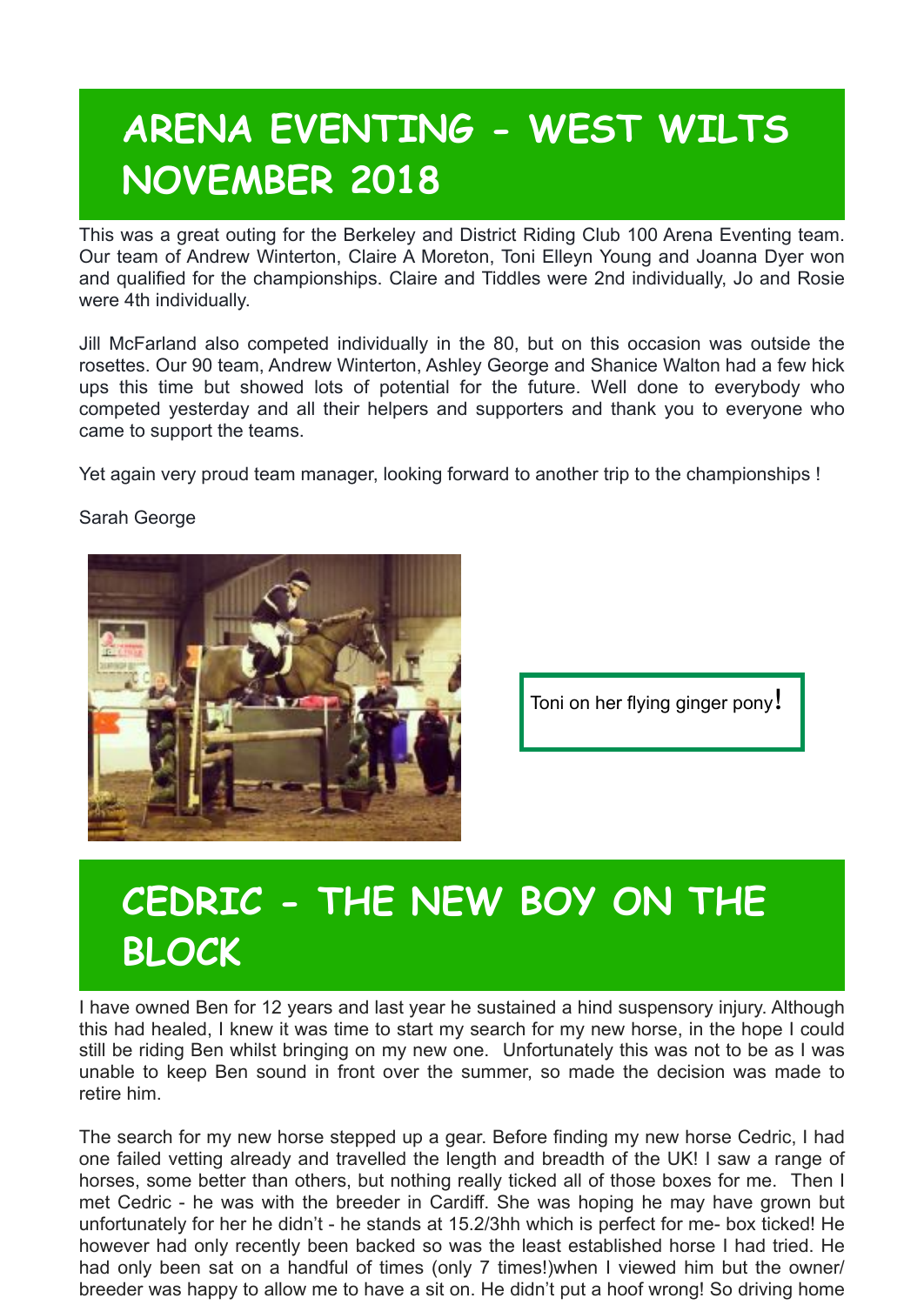I knew he was a strong contender. I had arranged to view another horse the following day that was much more established and I wanted to use this as a gauge - as it happened this other horse promptly reared vertically, spun round and bucked several times on concrete with the rider on before getting in the arena. Needless to say I didn't even bother sitting on this one and came home! Decision made - Cedric was the one! I think I had viewed over 10 horses before deciding on Cedric. He is a British warmblood with Hanoverian lines - De Niro and Donnerhall in his family tree.

Next challenge was the vetting, but I needn't have worried as he sailed through including all X-rays. As the vetting was done at Breadstone the breeder kindly dropped him off at mine. He had the weekend at mine so I could start to get to know him and then I moved him on to a yard where I would have plenty of support. They would introduce him to life and he could join in various rallies organised by the yard owner. I have owned Cedric now for 4weeks and he is fantastic - taking everything in and learning. So in the new year we will be hoping to join in some rallies and progressing up the dressage ladder. Ben has set a very high bar for Cedric to reach but I am looking forward to the challenge and the next chapter in my riding.

Kate Nichols

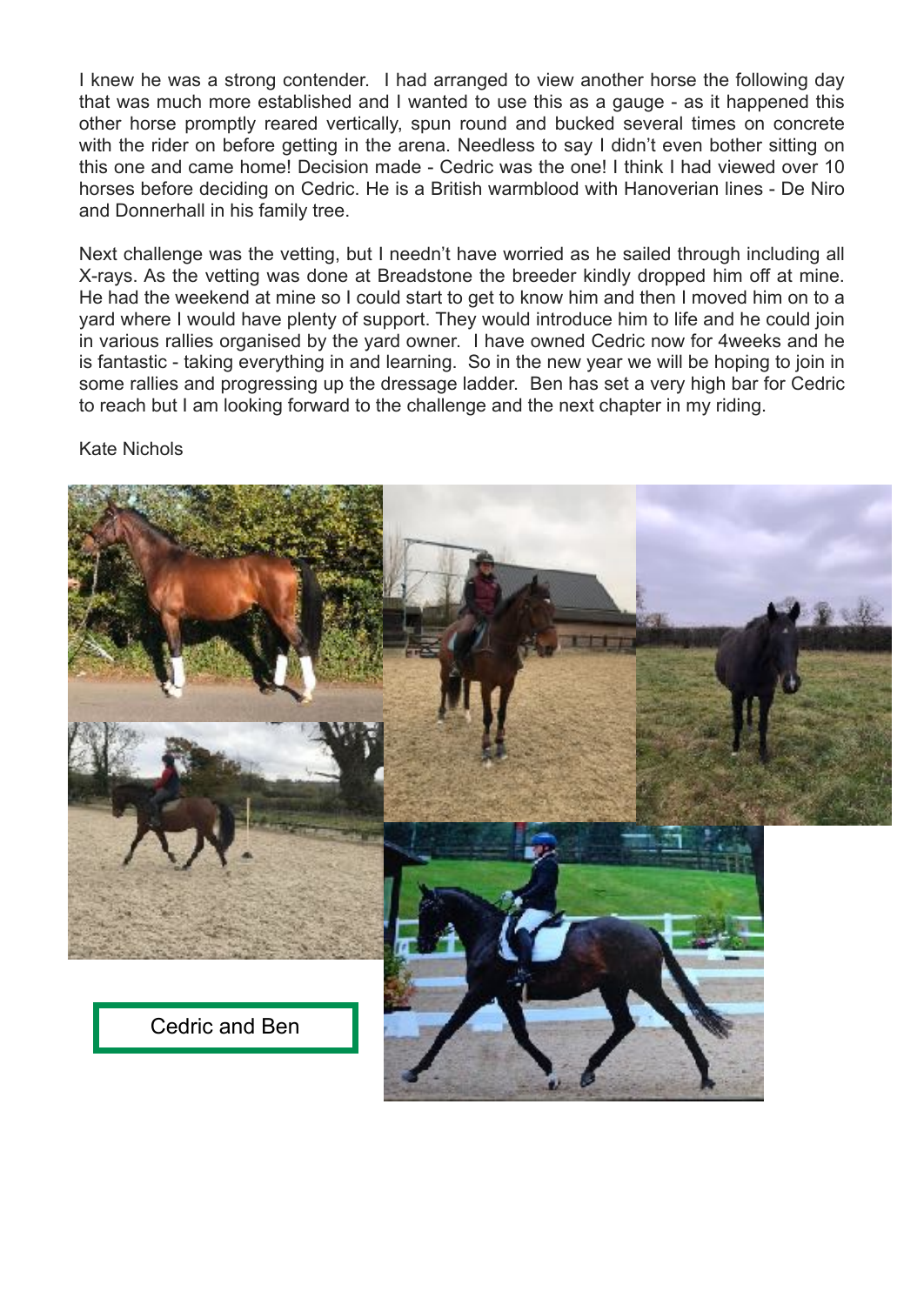### **BDRC SURVEY - FEEDBACK**

It is about 3 years since the club sent out a survey to its members. Due to a number of cancelled events & reduced attendance on some rallies, the decision was made to email out another survey to find out what our current members would like the committee to organise. Out of 170 members, only 62 responded to the survey. While this is a little disappointing, I want to thank those of you who took the time to complete it.

It is difficult to determine how accurate these findings are based on such a small number of responses, however I feel we can get some useful information from the survey results.

The results did highlight the value of maintaining varied rallies, with the desire that most of these occur during the weekend.

Other events & activities that showed a positive response were camps (day camps in particular), dress down dressage, educational evenings & some form of informal/relaxed show jumping competition or combined training.

Your committee will look into these further, so roll on 2019 & all that it may bring!

# **ANY OTHER NEWS**

- Please don't forget you are always welcome to send in your horsey news and photos for us to share with all the BDRC members via the E Bulletin. Just drop an email with attachments to Justine Jackman on jackman70@gmail.com.
- Keep attending rallies and putting your names forward for teams!
- Make every effort to complete your hours

Don't forget that you can purchase BDRC clothing and accessories from Linela. If you wish to order clothing you can do so by completing the clothing order form which can be found on the and emailing directly to Graham at Linela .

If you wish to discuss a potential order you can also contact Graham directly via telephone on 01454 615300.

Happy Shopping!